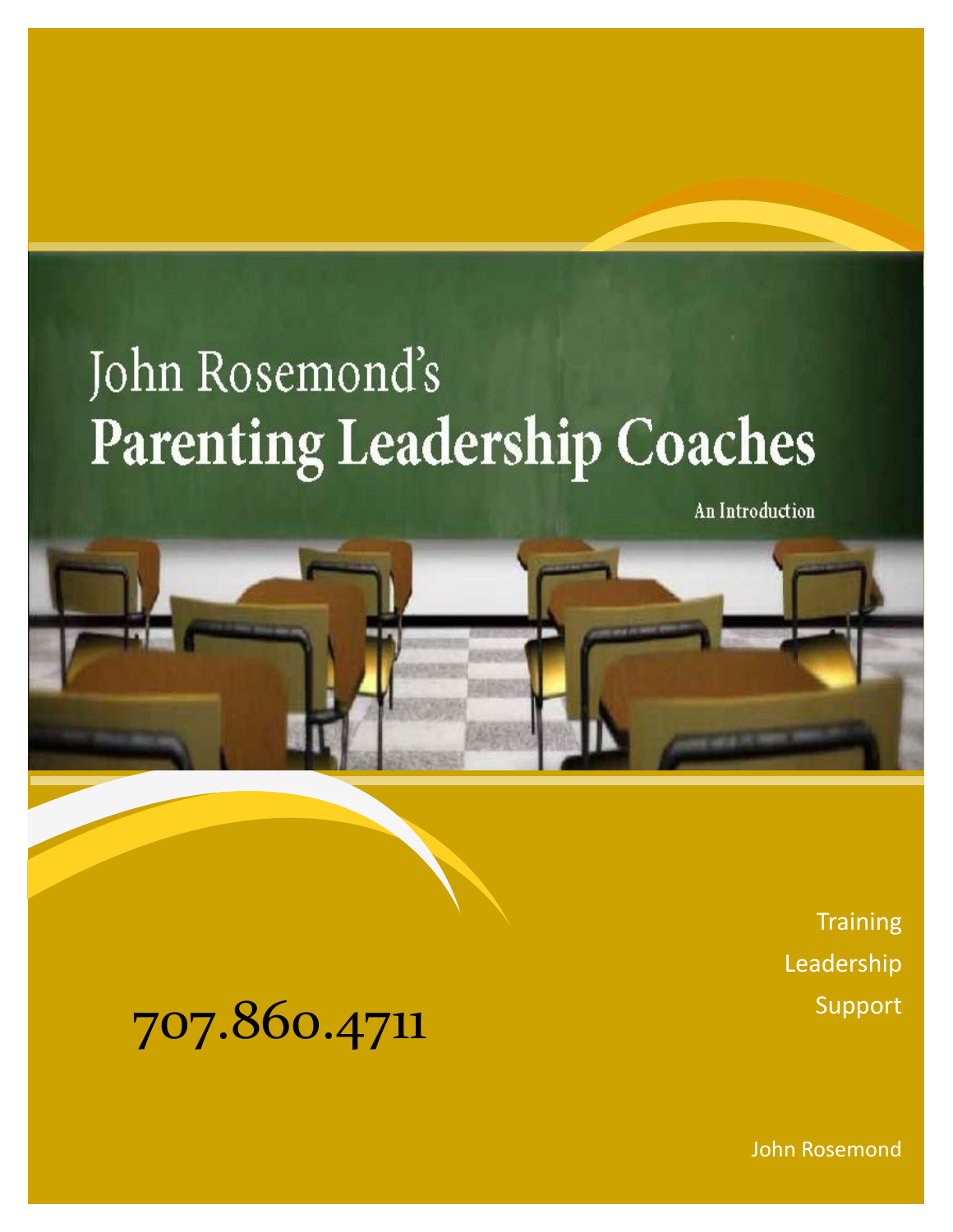Our Mission: To help America's parents claim loving leadership of their families, thus ensuring optimal success for themselves and optimal well -being for their children.

All material contained here within is for informational purposes and not to be construed as financial or legal advice.

Copyright 2012 John K Rosemond www.rosemond.com All rights reserved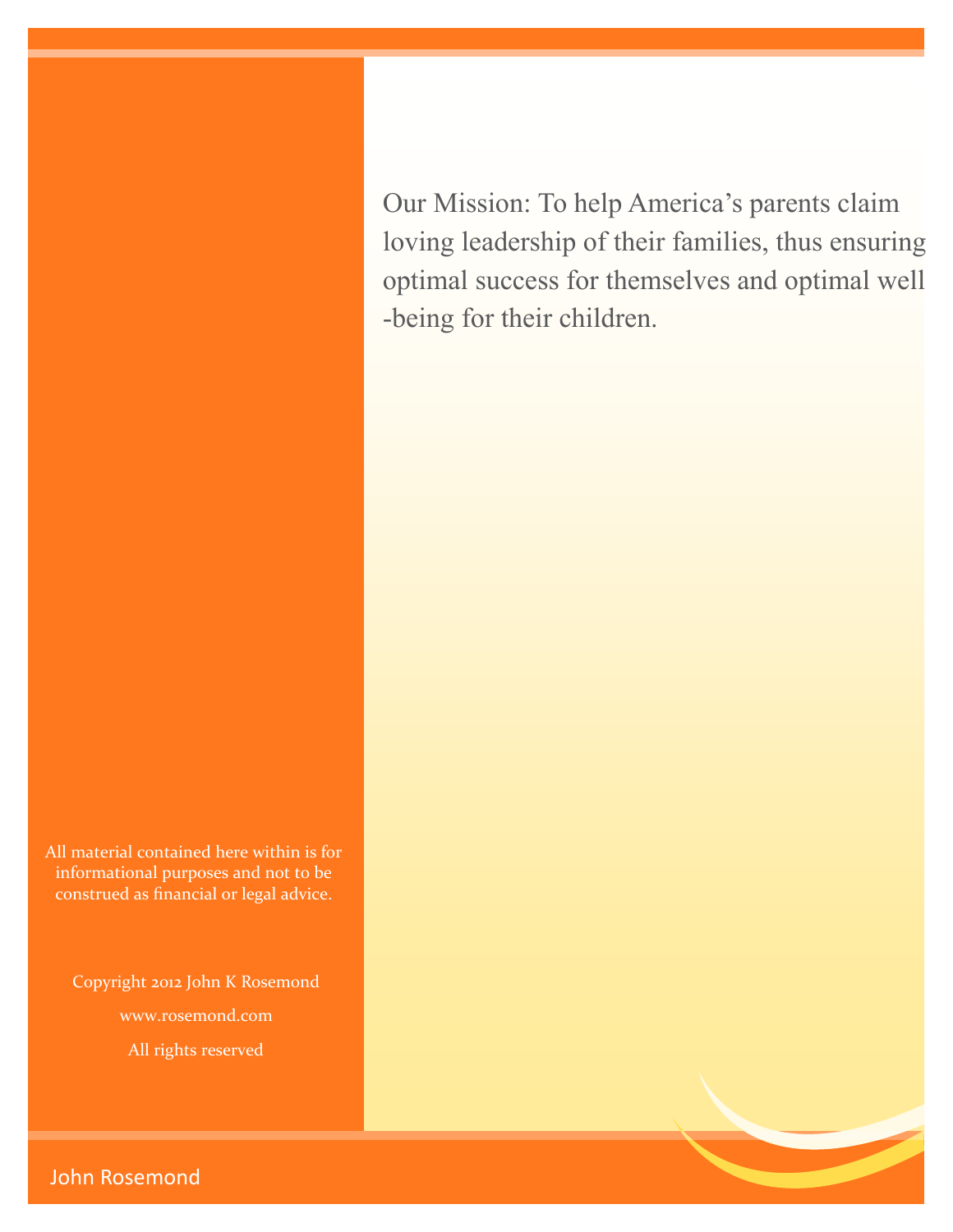#### **SOLUTIONS**

Welcome to a very rare opportunity to become a John Rosemond Leadership Parenting Coach with the goal of helping you develop your own Leadership Parenting Coaching practice through the training and support of John Rosemond's Leadership Parenting Institute.

#### SOLUTIONS

The field of parent coaching is relatively young and rapidly growing, and this is a ground-floor opportunity for you to be affiliated with the best and most effective parent coach training program in the USA.

#### SOLUTIONS

To assist you in this all-important journey, John Rosemond and the Leadership Parenting Institute make every possible tool available to you for your training as a coach, interacting with parents successfully, and full-scale business development.



# A Unique Invitation

Welcome to a very rare opportunity to become a John Rosemond Leadership Parenting Coach with the goal of helping you develop your own Leadership Parenting Coaching practice through the training and support of John Rosemond's Leadership Parenting Institute.

As one of John Rosemond's Leadership Parenting Coaches, you will have a direct affiliation with one of America's most respected parenting experts who will be there for you as you build your own Leadership Parenting coaching practice.

Because John does not believe that academic training per se qualifies a person to competently counsel, his program does not require a college degree, but simply a desire to help parents take positive control of their children and their families.

Based on nearly forty years of working with families in addition to his personal experience as a husband, father, and grandfather, John has designed a Leadership Parenting curriculum that will form the basis of your training. He will also be your primary instructor throughout your training. Master coaches will be available for support throughout and beyond the certification process.

This is a tremendous opportunity to not only help improve the quality of life in families, but also for personal growth in parenting skills and enhanced self-fulfillment.

Once you complete the program and have received your diploma, John Rosemond will continue to provide you personal support and consultation to help your coaching practice become as successful as possible. He has developed simple and effective tools to help you get started whether you are interested in private practice or working with families within an organization

The field of parent coaching is relatively young and rapidly growing, and this is a ground-floor opportunity to affiliate yourself with the best and most effective parent coach training program in the country.

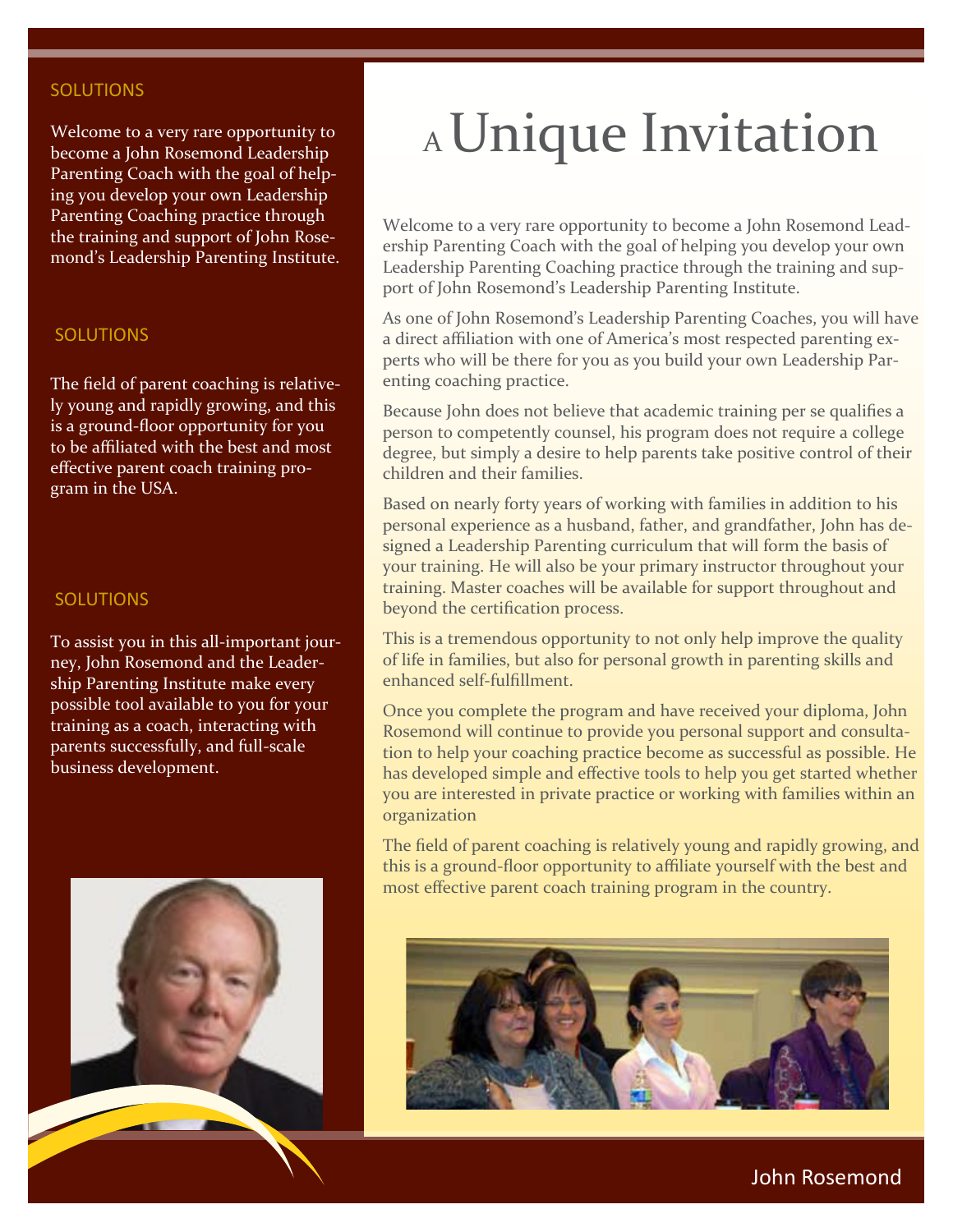The Parent-Centered Family

What distinguishes John Rosemond's Parent Coach Training Program from other parent coach training programs?

First, and most importantly, we are the ONLY parent coach training program backed by the reputation and experience of one of America's most wellknown and respected parenting authorities, John Rosemond.

Since 1971, John has worked as a family psychologist in various settings, including private practice from 1979 to 1991, when he began devoting himself exclusively to writing and public speaking. To date, he has written 14 best-selling books on parenting and family life, and his syndicated parenting column appears in more than 200 newspapers nationwide. In addition, John is one of America's busiest and most popular speakers.

## **More Reasons We're Different**

- Single, Unified Philosophy. Other parent coach training programs employ a literal hodge-podge of materials drawn from numerous and often conflicting sources reflecting different points of view. By contrast, our training paradigm is grounded in a single, unified child-rearing philosophy that successfully guided generations of American parents and still works!
- The ONLY parent coach training program that is solidly based on a proven philosophical and methodological foundation. Our coaching is based on a traditional view of human nature (and therefore, the nature of the child) that is validated by observation, common sense, experience, and research. Our program's reliable compass directs our approach to helping parents improve the quality of life in their families, thus providing consistency to both our approach and our advice.
- The ONLY parent coach training program that provides training in a model that can be delivered in either a secular or faith-based format. As most people know or quickly discover, John is a committed Christian and his traditional parenting philosophy and advice reflects, therefore, biblical principles. Nevertheless, through his books, newspaper columns, and public presentations, John addresses parents of all faith backgrounds. His advice is not exclusive; it is equally "at home" in an evangelical church and a public school, equally relevant to parents regardless of circumstances or creed.
- The ONLY parent coach training program that provides on-going curriculum and training, on-demand counseling, Master Certification and recertification to its graduates. Unlike other parent coaching programs, John Rosemond requires that his graduates update their training on a regular basis, thereby insuring that they are able to stay ahead of the curve when it comes to providing client families with the most effective service in the field. We do this through the most comprehensive curriculum in parenting. In addition, at any time, any graduate can request consultation from the John Rosemond's Leadership Parenting Institute. We continually support our coaches with eLearning, webinars, materials and product/service updates.
- The ONLY program that offers parenting guidance that is easy to understand, easy to implement, and produces extraordinary positive results in a short period of time. The advice our coaches disseminate is founded on what is absolutely known to be true and what has been absolutely proven to work. Our time- and energy-efficient approaches that build stronger families headed by confident parents who are equipped to raise successful (in every sense of the term) children.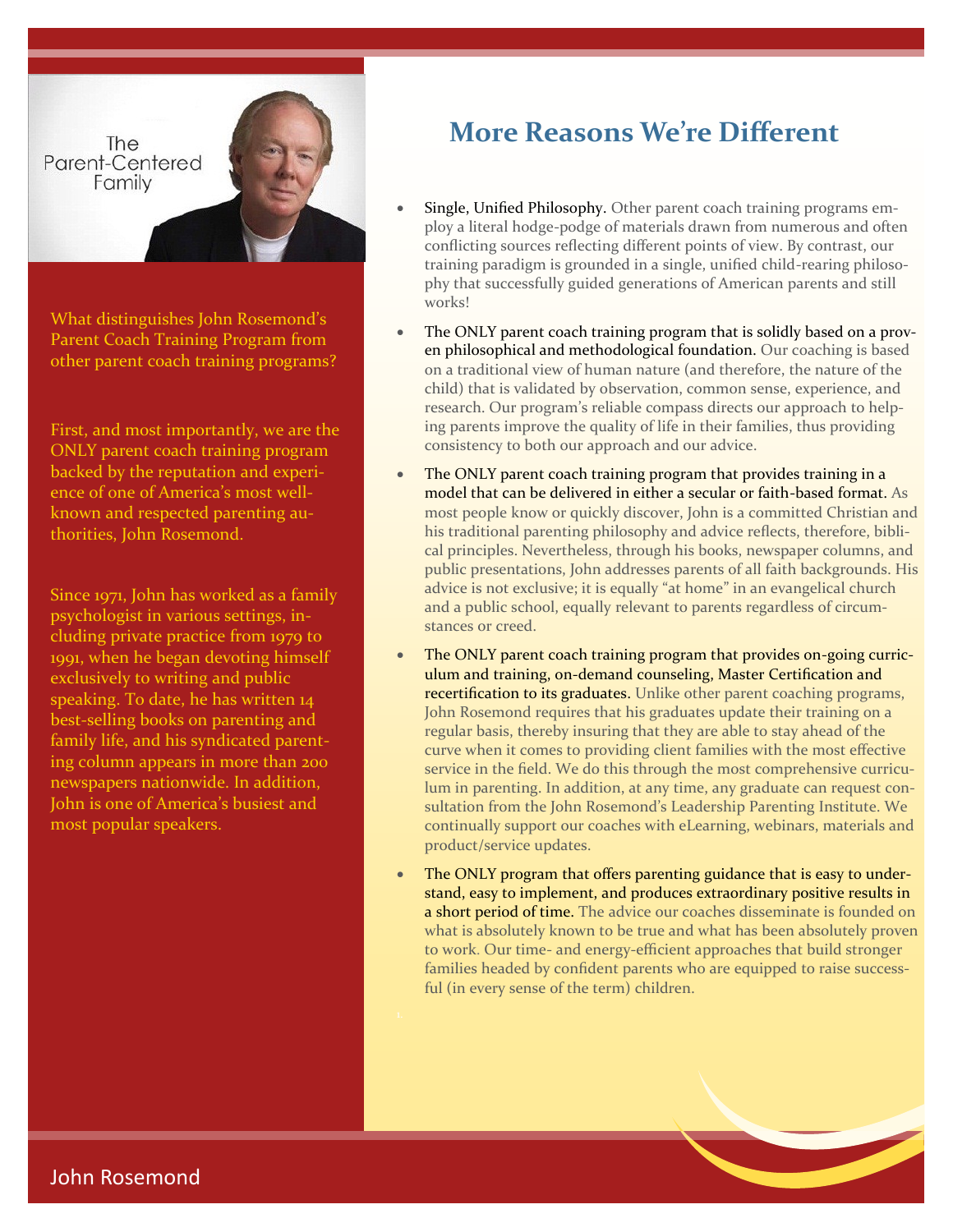**The** Parent-Centered Family

# **Creating a Parenting Coach**

**T**he fulfillment our mission requires growth. The main vehicle to accomplish our mission is a growing, nationwide network of dedicated, well-trained parent coaches… including you! Your journey begins with attending a one-of-a-kind parent coach training retreat with John Rosemond as your instructor. This is an intimate gathering of a small group of coaches where you will be trained on the principles of parent coaching and Leadership Parenting.

# **What is Parent Coaching?**

Parent coaching is exactly what the name implies. It is not therapy, which is why formal training in psychological theory or currently vogue therapeutic methods is not required. Parent coaching simply assumes that proper parenting involves certain skills that can be taught, learned, and improved upon with dedicated practice. These skills, because they are beneficial to both parent and child, are self-reinforcing.

Leadership Parenting posits that child rearing, or parenting, is a leadership activity and that the principles that characterize effective leadership in a business, the corporate world, a church, educational institution, or military unit also apply to effective parenting. Those principles include, but are not limited to:

- authoritative decision-making
- minimal use of explanation
- maintenance of a clear boundary between leader and led.

Most parenting problems, especially in the area of discipline, reflect improper leadership.

In fact, most parents don't even see parenting as a leadership activity. The good news is that with proper guidance (which we will prepare you to provide!) parenting problems of this sort are relatively easy to correct within a relatively short time.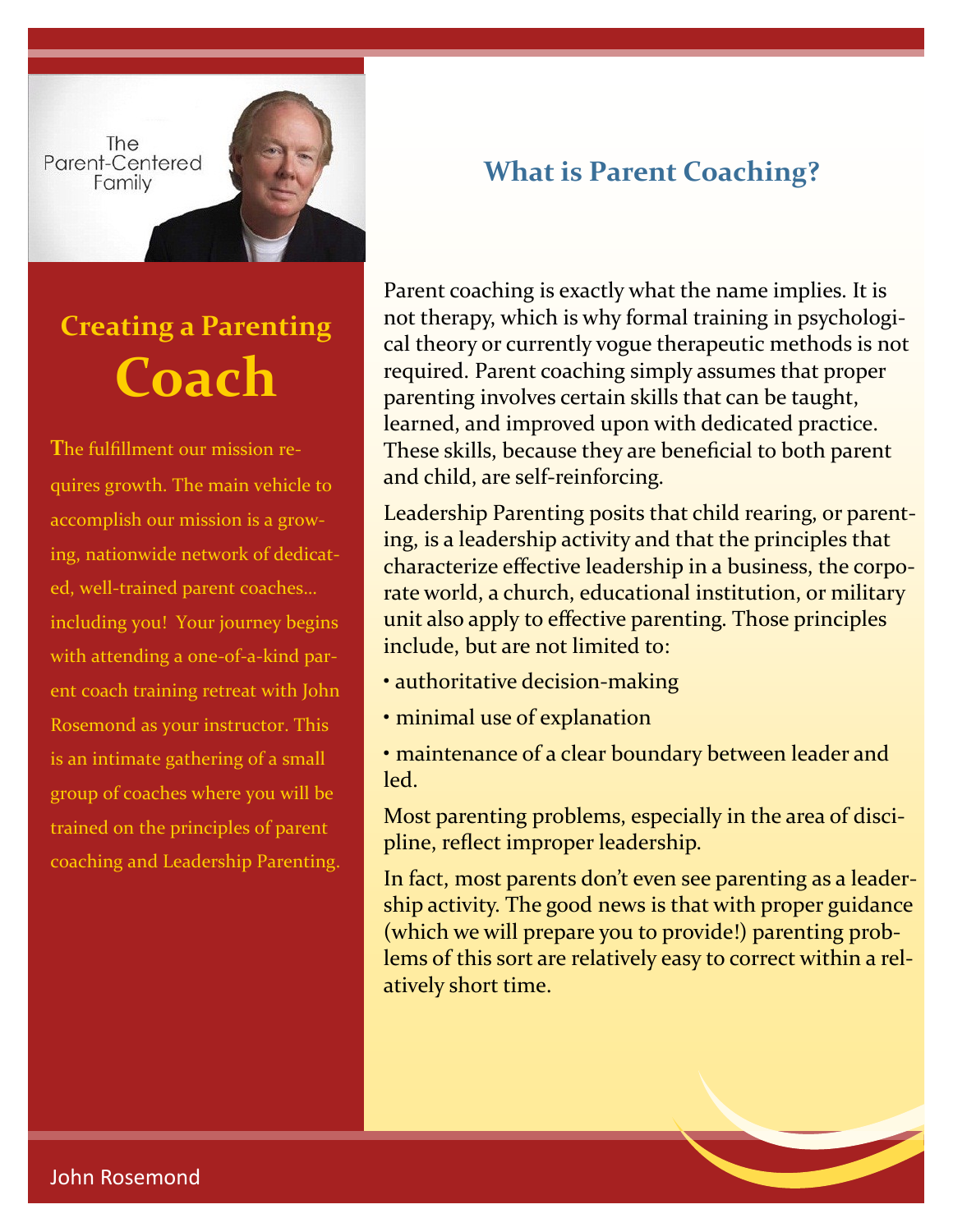John Rosemond's **Traditional Parenting** 



Your training and certification will take place in three phases. As of July 2012, the total fee, including diploma and start up support, is \$3600, paid in three equal installments:

## Step 1: Three-Day Training

Upon payment of your first installment, you are registered to attend an intensive three-day coach training session conducted by John. During this training, you watch John interact directly, in a coaching capacity, with parents.

#### Step 2: Self-Study

At the conclusion of Phase One,and with your 2nd tuition installment, you are given a curriculum package for self -study. The package includes books, CDs, and DVDs. After you conclude your self-study, you will provide your final installment and request your final exam.

### Step 3: Certification and Business Aids

Upon completion of your final exam, you will receive your diploma, and be given opportunity to become a member of John's online coaching team, thus launching your career as a Rosemond LPC. Our Coach Administrator will also work with you in effective sales practices and help you with starting tips and ideas. Remember, our goal is YOUR success!

# **What are the Components of Leadership Parenting?**

The process begins with an interview-based evaluation of the family supplemented by the Family Assessment Questionnaire. This is the most important step in the coaching process because done properly it provides both coach and parents with a clear definition of parenting problem areas that need to be addressed. The goals of the coaching process are then clearly specified and agreed upon by both parents and coach. The coaching process itself involves the following components:

- Reframing problem areas as bad family habits as opposed to psychological issues
- Identifying "key players" in the family; that is, those individuals who will have to take primary problem-solving responsibility

- Helping parents establish personal and relationship boundaries, including appropriate boundaries between adults and children as well as a clear boundary between the marriage and the children (e.g. getting children out of the parents' bed!)

- Developing parenting and discipline plans that reflect the Leadership Parenting paradigm, thus enabling them to eventually, and relatively quickly, function successfully without coaching
- Coaching parents through the implementation of said plans, and
- Providing encouragement and continued direction as they struggle with breaking bad family relational habits. You will also be
- "Fine tuning" recommendations as parents give feedback on implementation efforts and be "on call" when parent-clients need immediate advice on a pressing issue.

You will be trained in understanding these principles and delivering each of these components.

Again, every step of the way, you will be supported with books, audio CDs and other self-study materials; You can share best practices and lessons learned with coaches from around the country.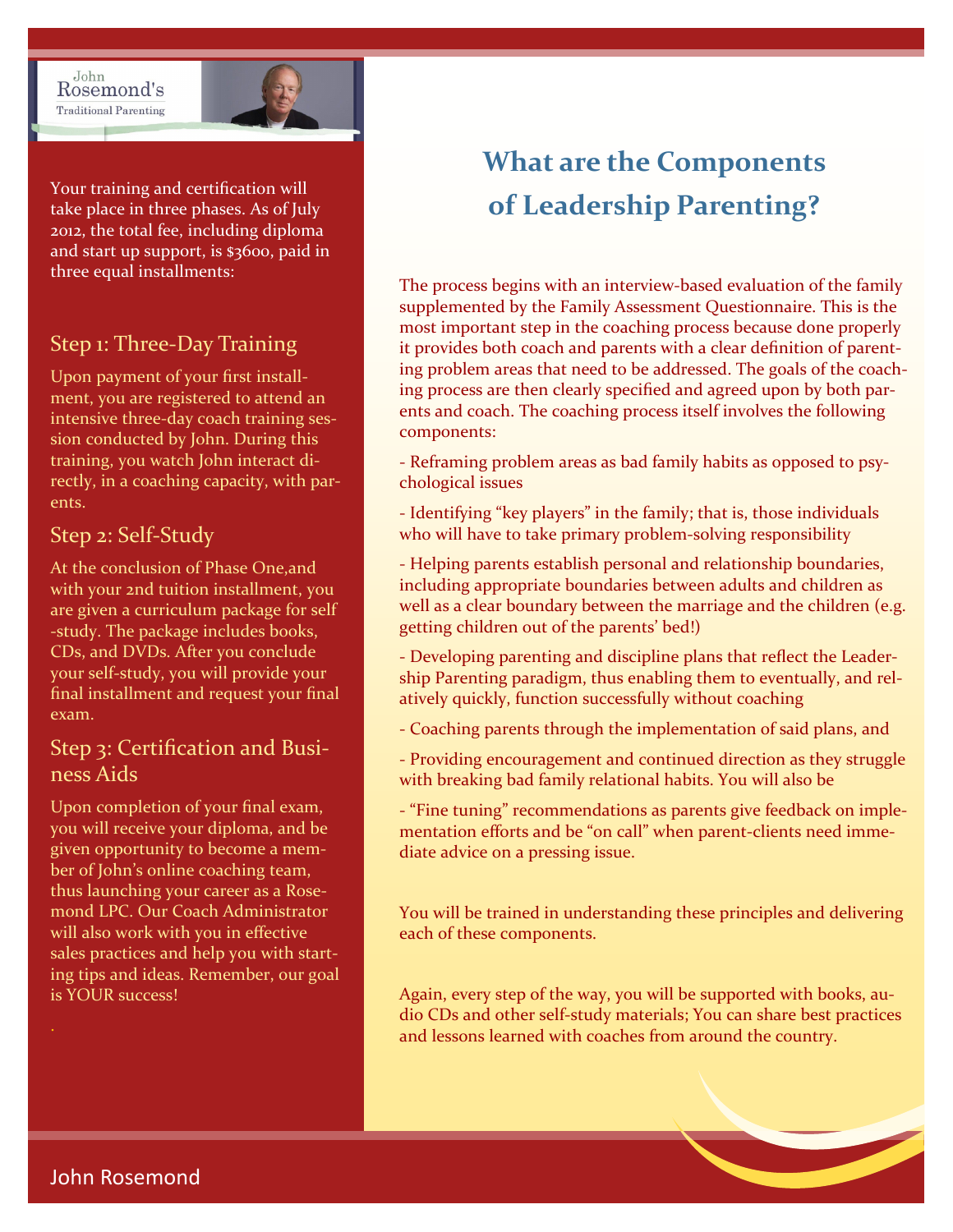**Your participation in the Parenting Coach program also includes:**

**The power of a world famous speaker with proven results**

**Access to training and support from the program administrator**

**Products to use and market to clients including books and CDs** Building Your

# Success



Copyright 2012 John K Rosemond www.rosemond.com All rights reserved